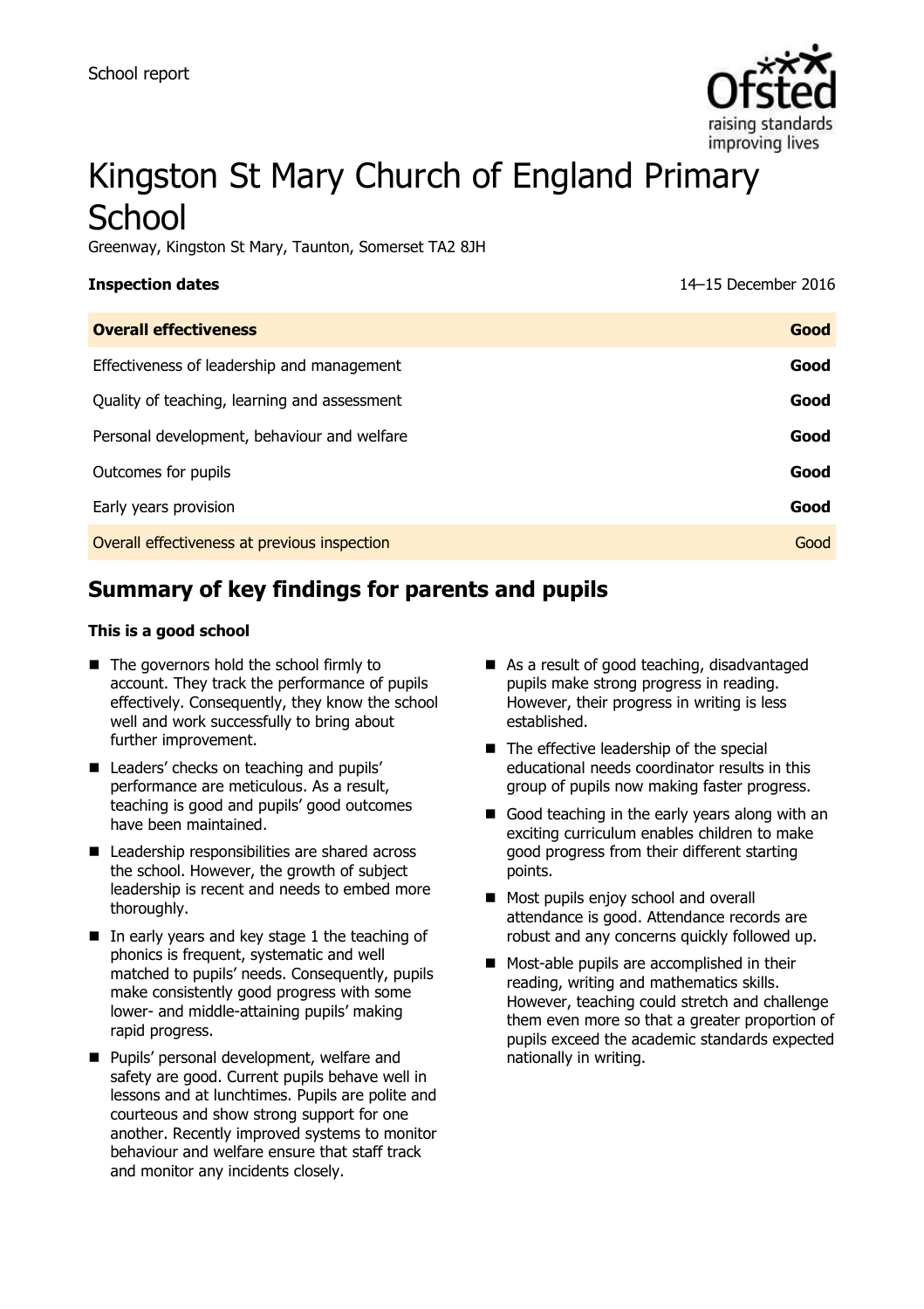

# **Full report**

### **What does the school need to do to improve further?**

- Improve the quality of teaching and learning and lift pupils' achievement even further in writing by ensuring that:
	- teaching provides sufficient challenge, for the most able pupils, so that they make consistently high rates of progress and a greater proportion of pupils exceed the academic standards expected nationally
	- disadvantaged pupils receive better guidance and support so that their progress in writing matches the progress they make in reading.
- Embed the roles of subject leaders even further so that their checks on teaching have an impact on raising pupils' achievement.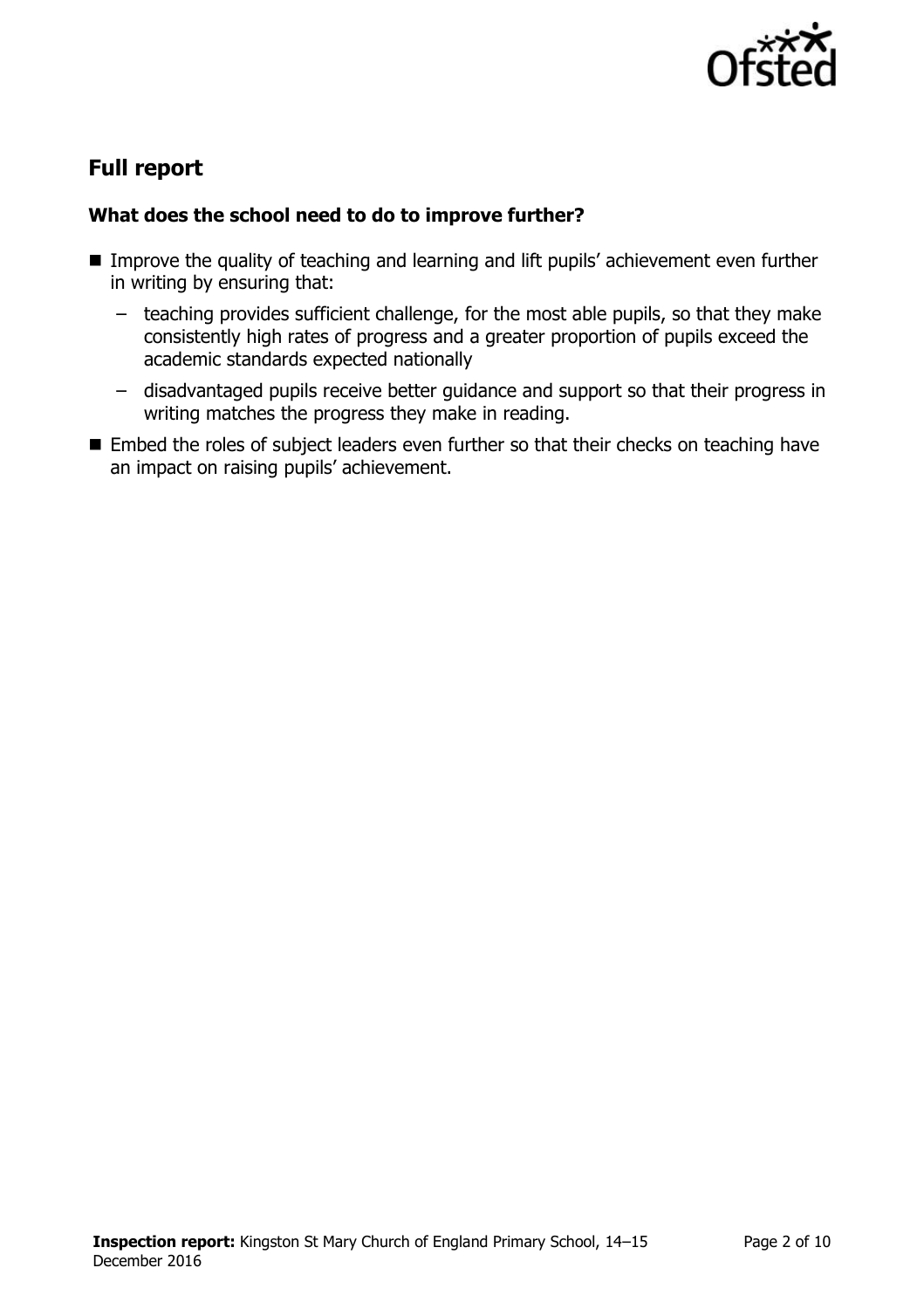

# **Inspection judgements**

#### **Effectiveness of leadership and management Good**

- Leaders have maintained the good quality of education in the school since the last inspection. The headteacher holds teachers to account for pupils' progress effectively. Consequently, teaching, pupils' progress and outcomes are good.
- The monitoring of teachers' performance is robust and matched closely to school improvement initiatives. Leaders' checks on teaching and pupils' progress are meticulous for all groups of pupils. Consequently, leaders have an accurate understanding of the school's performance and are acutely aware of any aspects that require further work. As a result, leaders, including governors, are working on the right aspects for development.
- Recent improvement made to the teaching of writing is proving to be effective in most classes. As a result, progress in writing is now more rapid. For the most able pupils, although challenging achievement targets are set by the headteacher, the impact of this is recent. Leaders accurately identify that it remains a key priority to ensure that progress for this group is consistently rapid.
- Subject leadership is developing well. For example, the school's recent initiative to improve spelling is bedding in well and work in books confirms improvement in this respect. Subject leaders attend external network meetings to ensure that they are up to date in their knowledge and understanding. However, more needs to be done to ensure that subject leaders' advice to teachers is bringing about consistently good progress for the most able pupils across the school.
- The local authority external support is 'light touch' because the leadership capacity of the headteacher is strong. However, leaders and governors are proactive and commission additional support from an independent adviser to develop the curriculum and more recently the local authority to monitor the school's work.
- Leaders track and monitor the impact of additional funding. As a result, disadvantaged pupils are making rapid progress in reading.
- The curriculum supports pupils' spiritual, moral, social and cultural development well. Pupils confirm that the school's values underpin their work, for example through their assembly themes. Fundamental British values are promoted successfully because pupils take on wide-ranging responsibilities within the school, for example school counsellors and sports ambassadors.
- The curriculum is broad and encompasses a range of subjects and visits to deepen pupils' learning. Reading, writing and mathematics skills are applied across the curriculum within science and humanities work. Homework is regular and effective in consolidating pupils' learning. Pupils enjoy the creative side of project work, for example a recent home-learning project on volcanoes.
- Almost all parents who completed the online Parent View survey were very positive about every aspect of the school and said they would recommend it to others.
- School systems to track current pupils' behaviour are robust and appropriate. This is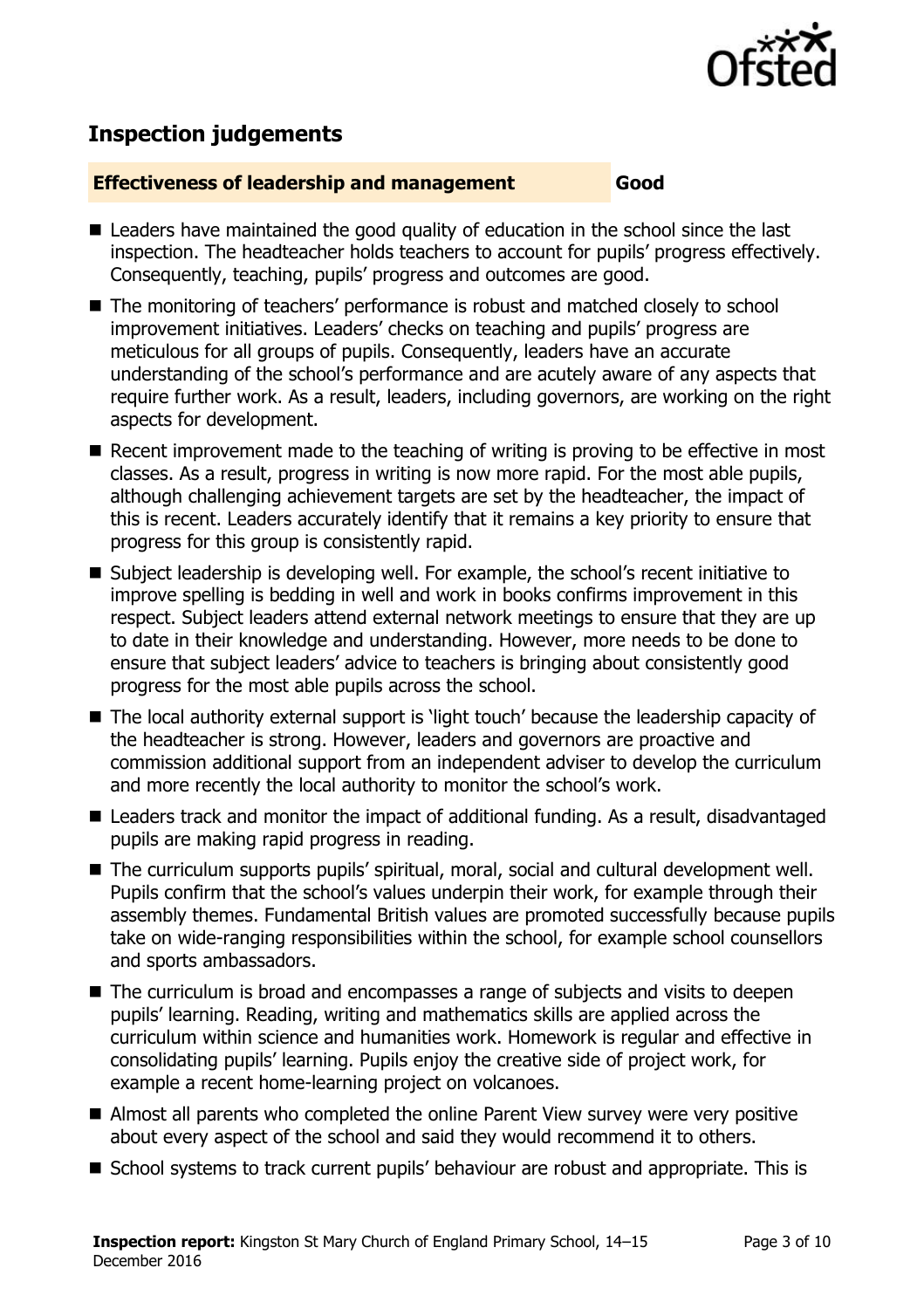

monitored effectively by governors.

### **Governance of the school**

- Governors know the school well. They work in an open and transparent way. For example, minutes of meetings are displayed on the school website for parents to access. They provide effective challenge and support. Governors review the impact of leaders' actions. They gather first-hand evidence of the effectiveness of the school by conducting visits and monitoring the impact of pupils' performance over time. They track additional funding for disadvantaged pupils and its impact precisely.
- Governors take their responsibility to safeguard pupils very seriously. The safeguarding governor undertakes regular checks to review the culture of safeguarding and ensures that any actions needed are tackled quickly.
- Governors have been proactive in brokering additional external support to assist with headteacher performance management and to gain quality assurance of the school's performance.

### **Safeguarding**

- The arrangements for safeguarding are effective. Health and safety and safeguarding audits required by the local authority are up to date and any actions have been quickly resolved. Site safety has been significantly improved since the last inspection. Risk assessments are in place to ensure that any risks are minimised.
- **Inspection evidence confirms that the school is vigilant in carrying out safeguarding** checks to assess adults' suitability to work with children. All staff training is up to date. Staff have been trained to protect pupils from radicalisation and extremism through the government's 'Prevent' duty and are clear how to refer any concerns.
- Referrals and active engagement with multi-agency support are documented and followed up by staff with specific responsibilities for safeguarding. Inspection evidence confirms that staff are diligent in the attention they give to current pupils who are at risk of harm and school systems are meticulously followed. All staff spoken to on inspection knew exactly what to do if they should have concerns. However, there have been occasions when the coordinated response to pupils' needs by the school and local authority has not been consistently swift. Strengthened systems are now in place and all statutory duties met.
- **Pupils say they feel safe and confident to raise concerns should they arise. They talked** eloquently about how the curriculum teaches them about risks within and beyond school, including e-safety.

#### **Quality of teaching, learning and assessment Good**

■ Current teaching is resulting in pupils' progress that is typically good. Teaching builds on what pupils already know so that activities planned meet pupils' needs. Consequently, teaching is good overall.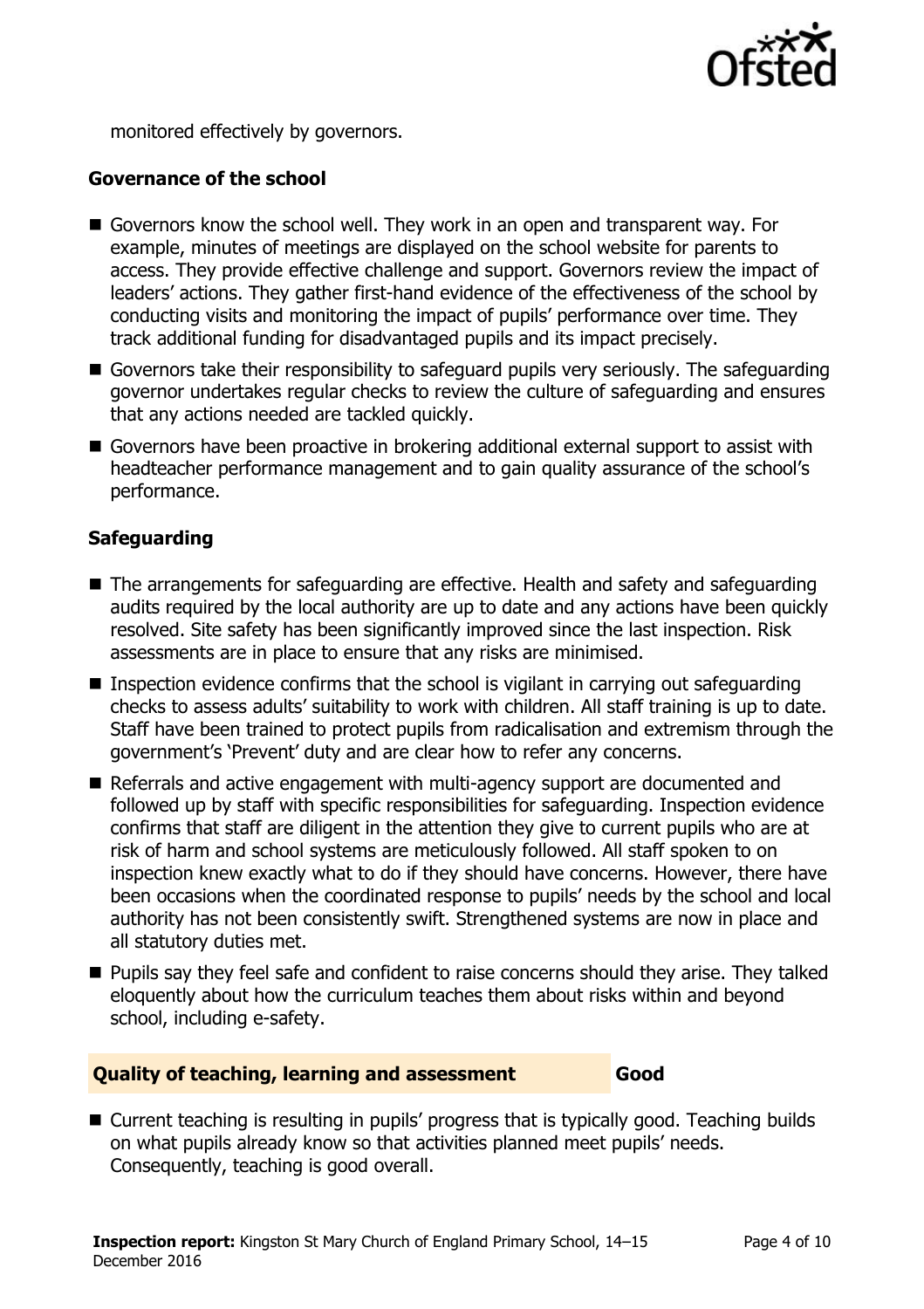

- The teaching of phonics is strong. Teaching is regular, systematic and closely linked to the application of reading and writing. Daily support for Year 1 and 2 pupils is impressive and brings about rapid improvement. As a result, pupils get off to a good start in key stage 1.
- The school's new assessment system is used consistently to provide targeted support for pupils to fill gaps in their learning. This system is increasingly aligned with pupils' targets and is enabling pupils to complete more challenging work throughout the year. However, leaders accurately evaluate that teachers need to increase levels of challenge for the most able pupils so that they achieve their potential in writing. Leaders have rapidly tackled this aspect and improvement is already evident, particularly in Years 3 and 4.
- Additional adults provide caring and specific support in lessons. Their impact is most effective in small-group work and interventions. Occasionally, they have less impact when key learning is being introduced by the teacher. Leaders are aware of this and are already working to ensure that the impact of all adults is fully maximised.
- Generally, the school's policy for feedback to pupils is applied consistently. However, its impact on improving pupils' learning in writing over time is variable in some classes. Too often a first draft is accepted and this limits the proportion of pupils on track to exceed the standards expected nationally at the end of each key stage in writing. Teachers do not provide enough opportunity to edit and improve their work. However, in mathematics teacher feedback is more consistent. As a result, misconceptions are dealt with quickly and pupils make swifter progress.
- Writing skills are applied across the curriculum. Relevant visits are incorporated successfully into teaching units to deepen pupils' understanding. Pupils told the inspector that they value the opportunities to go on visits and meet visitors in school because this brings their learning alive. An example of this was a visit to deepen knowledge and understanding of man-made and natural geographical features in the locality.

#### **Personal development, behaviour and welfare Good**

### **Personal development and welfare**

- The school's work to promote pupils' personal development and welfare is good.
- The school's personal, social and health education curriculum is well established. Pupils talk keenly about how their learning in information communication technology (ICT) is helping prepare them for modern life. They value teaching about e-safety and know that firewalls in place keep them safe online. Consequently, pupils know how to keep safe and know what to do if they have concerns.
- Sports ambassadors and playtime buddies make a positive and valued contribution to lunchtimes. As a result, a variety of lunchtime games are on offer for pupils to enjoy and younger and older pupils happily mix together and have fun.
- Pupils say that bullying is rare. Pupils value the systems in place to support their wellbeing. For example, they say that they are well supervised at playtimes and lunchtimes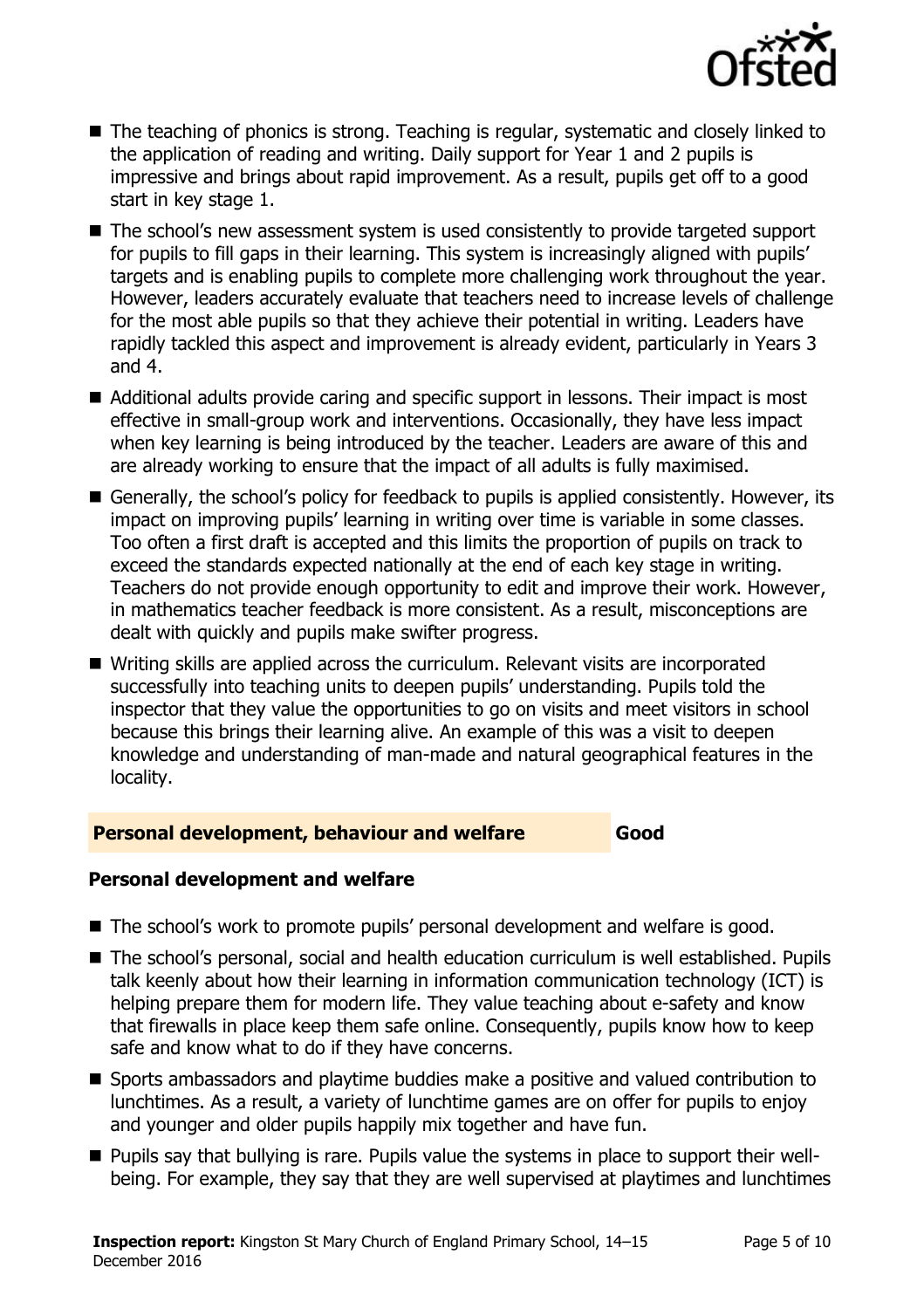

and like the additional resources such as worry boxes in classrooms that they can use to raise any concerns. They say that any concerns they have are followed up quickly.

■ The after-school club provides pupils with a 'home-from-home' end to the day. Healthy snacks are provided. Pupils have a wealth of choice of board games, outdoor activities and small-group activities or time to catch up with homework. Consequently, pupils are settled and have fun.

#### **Behaviour**

- The behaviour of pupils is good. Pupils are polite and courteous. Pupils told the inspector that behaviour has improved. Pupils fully understand the systems in place to praise positive behaviour across the school day and also give sanctions when behaviour does not meet the required standard.
- Pupils' attendance is good, being above the national average. Where pupils have not attended regularly enough, this is monitored by leaders closely and any dips in attendance fully tackled.
- Typically, pupil motivation is high and pupils tackle their learning with resilience. Pupils demonstrate good attitudes to learning and generally present their work well. However, occasionally, when teaching is not precisely matched to their needs, a few pupils do not maintain high levels of concentration and their progress slows.

#### **Outcomes for pupils Good Good**

- **Pupil numbers are small and vary from year to year. At key stage 2 pupils' outcomes** have been broadly in line or above that achieved nationally for the last 3 years. More pupils than those nationally achieve a high standard in reading and mathematics.
- At key stage 1 pupils' achievement is good and academic standards are better than the national average in reading, writing and mathematics. However, the most able pupils do not achieve as much as they are capable of in writing because their sentence choices are not sufficiently sophisticated.
- Outcomes in phonics at the end of Year 1 are consistently above the national average. Pupils' achievement in reading is consistently good. In 2016 pupils reached standards that were significantly above that achieved nationally. At key stage 2, group and whole-class reading sessions help pupils unlock their understanding. Pupils read avidly and apply what they read to their writing.
- Inspection evidence confirms that pupils' achievement in writing is good overall. However, published performance information in 2016 shows that boys' spelling was variable in key stage 2. Current pupils' spelling is improving quickly as a result of swift leadership action and specific teaching to address any gaps in learning.
- Across the school, the few disadvantaged pupils make good progress from their different starting points. This is most strong in reading. Additional help ensures that pupils are supported academically and emotionally. Pupil numbers are too small to compare to the national average.
- Pupils who have special educational needs and/or disabilities benefit from targeted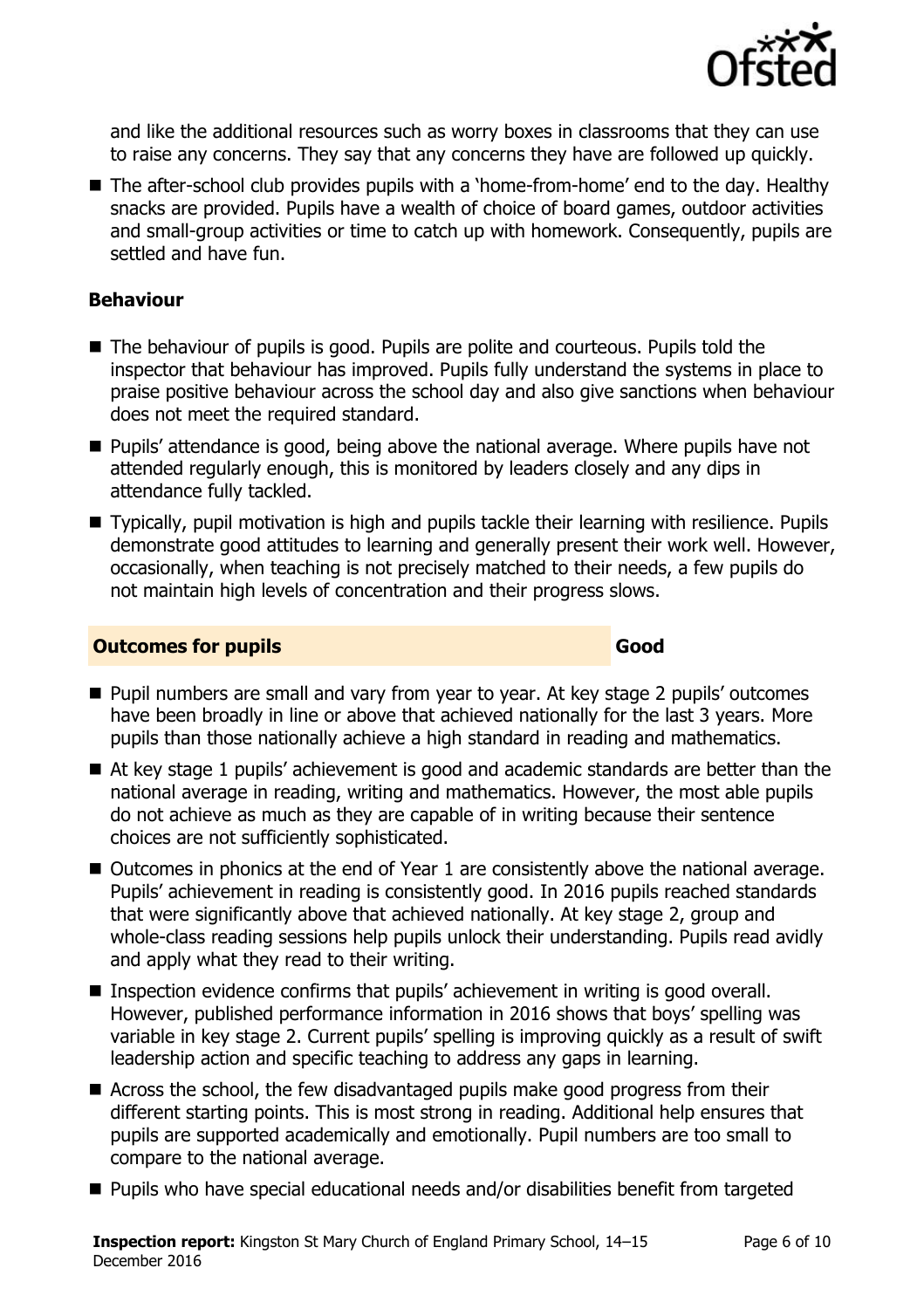

support in lessons and additional intervention which tackles gaps in their learning effectively. As a result, some pupils' learning needs have decreased. For those pupils who have significantly greater need, progress is effectively tracked by the special educational needs coordinator and small steps in progress are evident.

■ Overall, the most able pupils make good progress and are highly skilled in their reading, writing and mathematics. However, the school knows that there is more to be done to ensure that a greater proportion of these pupils exceed the academic standards expected nationally in writing.

#### **Early years provision Good**

- The leadership of early years is good. Meetings held with the inspector confirm that teachers know each child well and plan for their development precisely. Consequently, children's progress is good across all aspects of learning. Timely and effective support ensures that children settle to school life quickly and build successful relationships with each other.
- Historically, the proportion of children meeting and exceeding expected standards at the end of early years has been above the national average. There was a dip in performance outcomes at the end of early years in 2016. However, inspection evidence confirms that children's progress across this year was good from their different starting points. For current children, progress is consistently good and rapid for some children in specific aspects of the curriculum, for example in personal, social and emotional development.
- Assessment is generally accurate and precise and enables teachers to plan in a bespoke way for individuals. Adults build on children's interest effectively. When children are working, adults successfully prompt through effective questioning and this helps children develop and sustain their concentration and deepen their learning.
- Teaching builds on what children can do, know and understand. Children are keen to tackle the challenges set for them in- and outdoors. For example, children made chalk maps outside, from their homes to Santa's workshop, while inside they wrote lists and Christmas cards independently. Consequently, teaching is typically good and results in children making good progress overall.
- The teaching of phonics is systematic and regular and closely matched with modelling letter formation. This is enabling most pupils to write in a cursive style and apply their phonics skills to writing successfully. Occasionally, teachers' assessment is not as precise as it needs to be for low-ability children. As a result, opportunities are missed in small-group work to assist in developing children's correct formation of letters.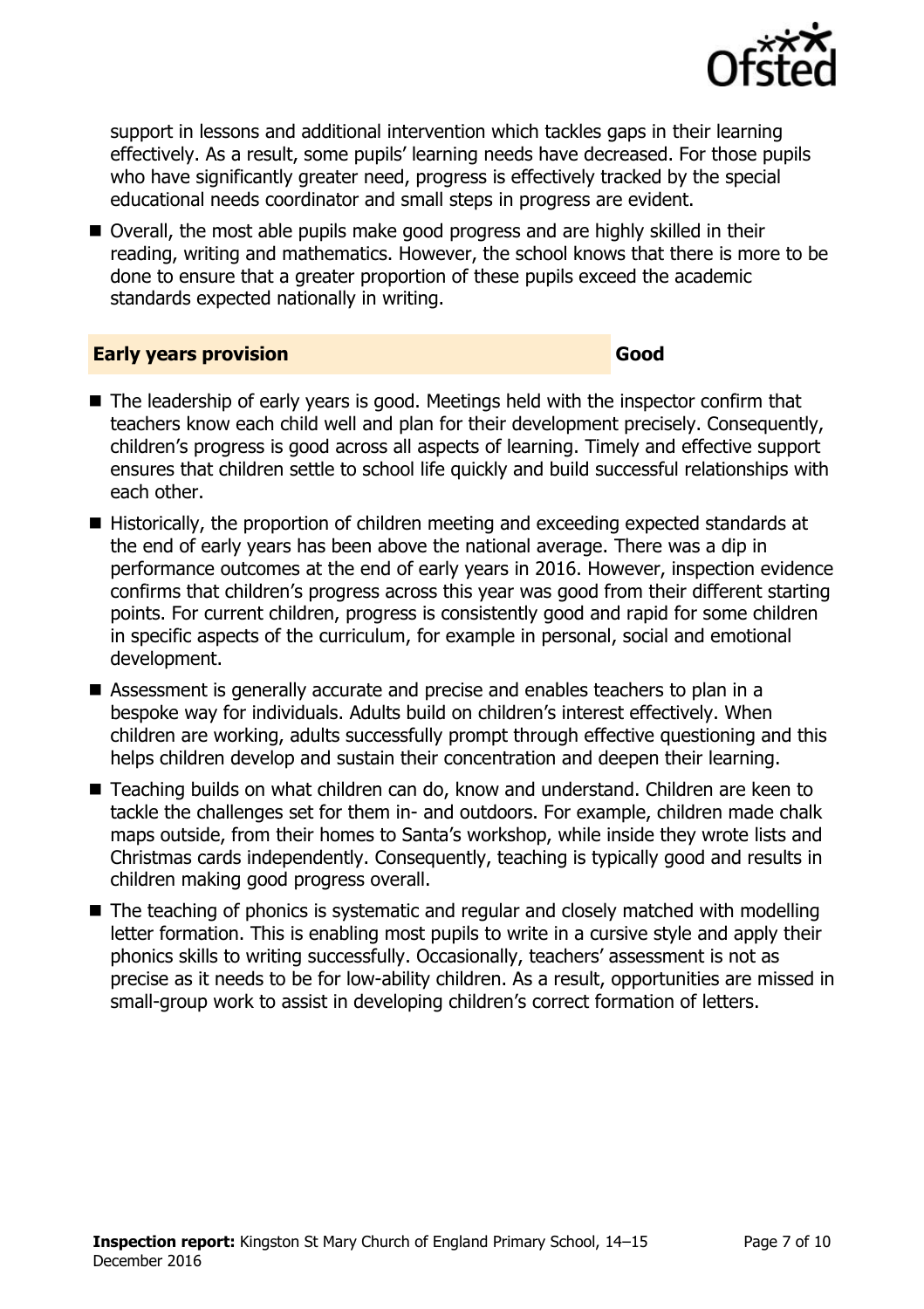

# **School details**

| Unique reference number | 123795   |
|-------------------------|----------|
| Local authority         | Somerset |
| Inspection number       | 10019455 |

This inspection was carried out under section 8 of the Education Act 2005. The inspection was also deemed a section 5 inspection under the same Act.

| Type of school                      | Primary                                          |
|-------------------------------------|--------------------------------------------------|
| School category                     | Controlled                                       |
| Age range of pupils                 | 5 to 11                                          |
| Gender of pupils                    | Mixed                                            |
| Number of pupils on the school roll | 120                                              |
| Appropriate authority               | Local authority                                  |
| Chair                               | Jan Holmes and Gary Way                          |
| <b>Headteacher</b>                  | <b>Kim Greenslade</b>                            |
| Telephone number                    | 01823 451353                                     |
| <b>Website</b>                      | https://slp5.somerset.org.uk/webs/kingstonstmary |
| <b>Email address</b>                | ksmschool@educ.somerset.gov.uk                   |
| Date of previous inspection         | October 2011                                     |

### **Information about this school**

- This is a smaller-than-average primary school. Pupils are taught in four mixed-age classes.
- The proportion of disadvantaged pupils eligible for the pupil premium funding is lower than the national average.
- The proportion of pupils who have special educational needs and/or disabilities is below the national average.
- The school meets requirements on the publication of specified information on its website.
- In 2016 the school met the government's current floor standard which is the minimum expectation for pupils' attainment and progress at the end of Year 6.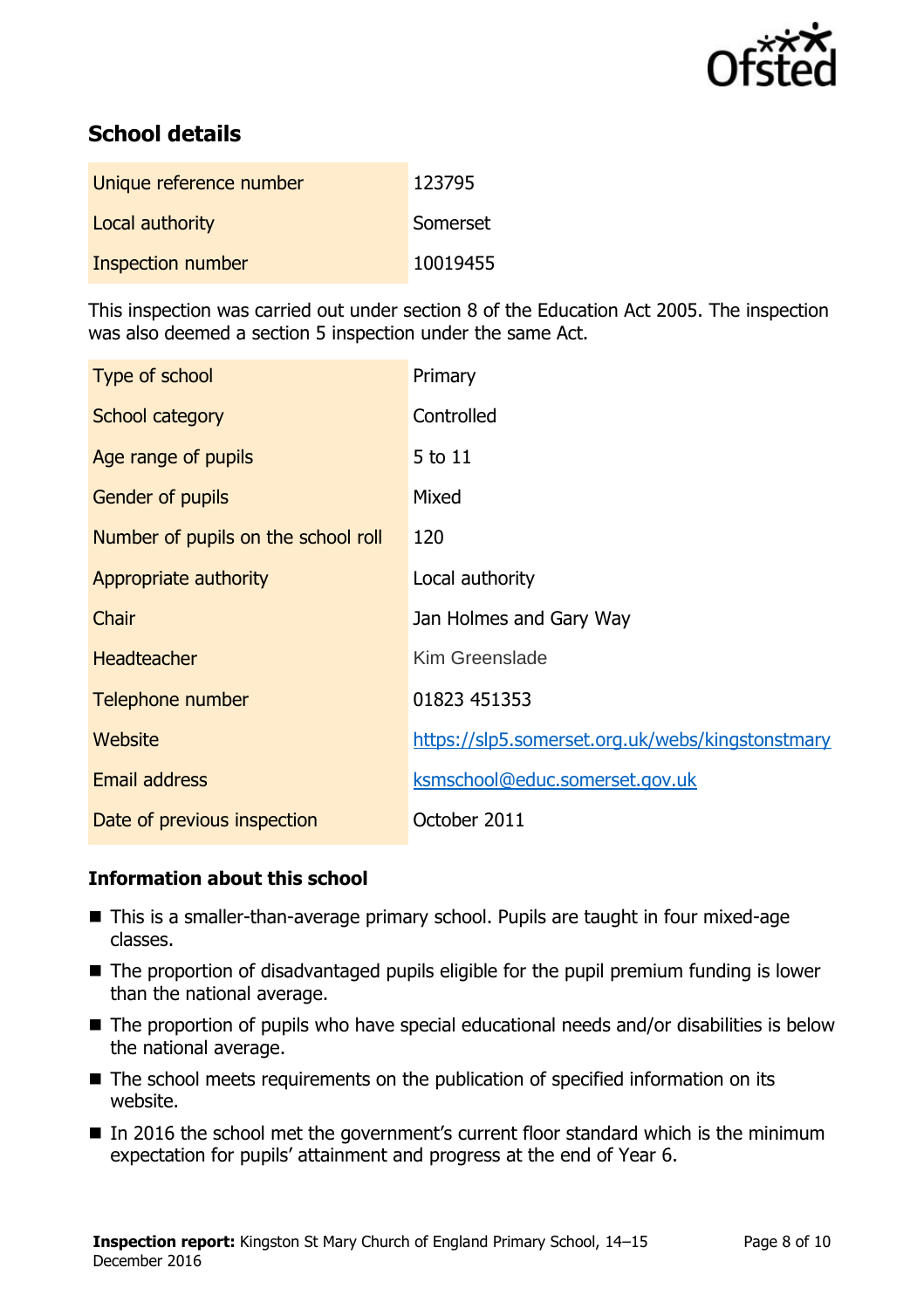

# **Information about this inspection**

- The inspector observed pupils learning across the school. Some lessons were observed jointly with the headteacher.
- Meetings were held with the headteacher, senior teacher and another member of staff.
- A meeting took place with three governors.
- Telephone conversations were held with two representatives of the local authority and an independent consultant who is commissioned to work with the school.
- The inspector scrutinised a number of school documents including the school action plan and the school's self-evaluation document. Records relating to behaviour and safety, exclusions, attendance and safeguarding were also reviewed.
- The inspector met with a group of pupils to find out about their learning and development and seek their views.
- The inspector looked at work in books to establish the current quality of pupils' work and their progress over time.
- The inspector heard pupils read and scrutinised reading assessment information.
- The inspector considered 44 responses to the online survey, Parent View. The inspector also considered comments provided by parents' text messages and also spoke to parents during the inspection.
- The inspector also considered responses from the staff and pupil questionnaire online surveys.

### **Inspection team**

Julie Carrington, lead inspector **Her Majesty's Inspector**